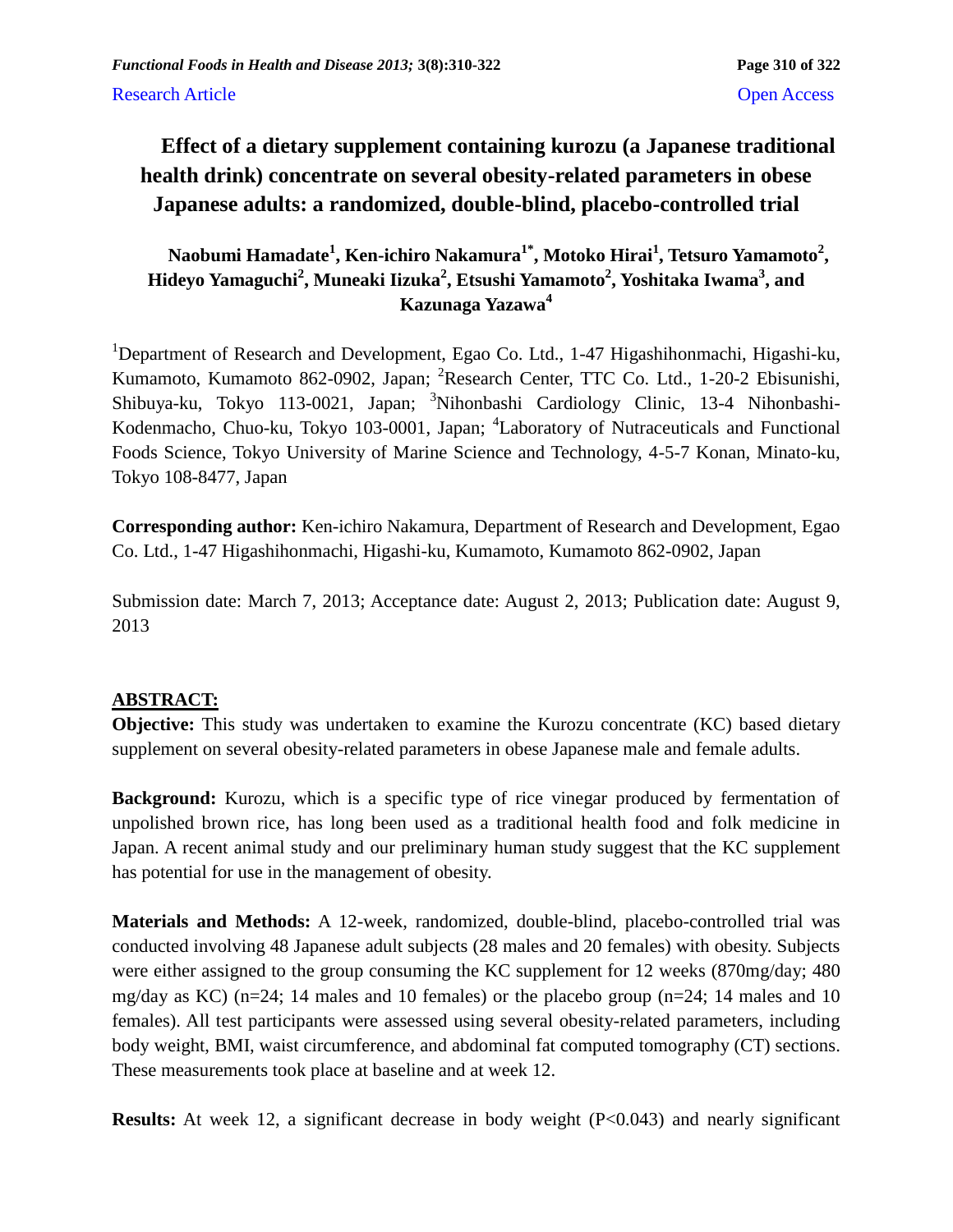#### *Functional Foods in Health and Disease 2013;* **3(8):310-322 Page 311 of 322**

decreased values of BMI ( $P=0.052$ ) were observed in the KC group compared to the placebo group. The reduction in waist circumference at week 12 within the KC group was not significantly greater than the placebo group. Examination of abdominal CT sections around the navel indicated that, although most of the values of the total fat area, subcutaneous fat area, and visceral fat area for both of the placebo and KC groups significantly increased during the 12 week intervention, the magnitude of increase in the total fat area for all subjects and that of the total fat area, subcutaneous fat area, and visceral fat area for females on one or more of three CT sections were significantly lower in the KC group than the placebo group  $(P<0.05)$ .

**Conclusion:** Although the results are not definitive, KC supplementation may have potential for improving some obesity-related parameters in obese subjects, particularly females.

**Key words:** Kurozu concentrate (KC), KC-based dietary supplement (KC supplement), abdominal obesity-related parameters, body mass index (BMI), computed tomography (CT), abdominal fat

### **BACKGROUND:**

Accumulating epidemiological data indicate that obesity is significantly associated with increased risks of the three major lifestyle-related conditions, *viz*., dysglycemia, dyslipidemia, and hypertension, all of which can cause premature death [1-3]. A cluster of these medical conditions is known as the metabolic syndrome [4]. There are also data suggesting that obesity, particularly abdominal obesity, combined with hyperglycemia, hyperlipidemia and/or hypertension, becomes an immediate precursor to cardiovascular disease (CVD) [5, 6]. Therefore, improvement of obesity is an important health goal for obese individuals in order to prevent and/or treat the metabolic syndrome and CVD.

Currently, using an anthropometric parameter referred to as the "body mass index (BMI)", the World Health Organization (WHO) defines obesity as any value above 30 kg/m<sup>2</sup> and preobesity (overweight) as the values between 25 and 30 kg/m<sup>2</sup> [7]. According to this definition, the prevalence of obesity among the whole population of Europe and the United States is estimated to be 5-27% [7, 8], while obesity is less prevalent (2-3%) among Japanese people [9]. However, Japanese individuals appear more likely to develop the above-mentioned metabolic syndrome or lifestyle-related chronic diseases. There are numerous epidemiological studies showing that the prevalence of type 2 diabetes is similar in Japanese individuals (10-12%) [10] to Westerners (8- 12%) [11, 12]. In addition to the incidence of diabetes, other obesity-associated diseases are also significantly greater among Japanese adults with BMI values above 25 kg/cm<sup>2</sup> than those with lower BMI values. Based on these data, the Japan Society for the Study of Obesity adopted a lower cutoff of BMI (Japanese criteria of obesity:  $\geq 25$  kg/m<sup>2</sup>), consequently leading to an increase in obesity prevalence figures in Japan [13].

Kurozu, is produced from brown rice with rice malt through static-surface fermentation in the southernmost district of Kyushu island (Kagoshima Prefecture) of Japan. This unique type of fermentative product has been used for a long time as a traditional health drink and folk medicine in this country. Kurozu is biochemically characterized by various amino acids, vitamins, acetic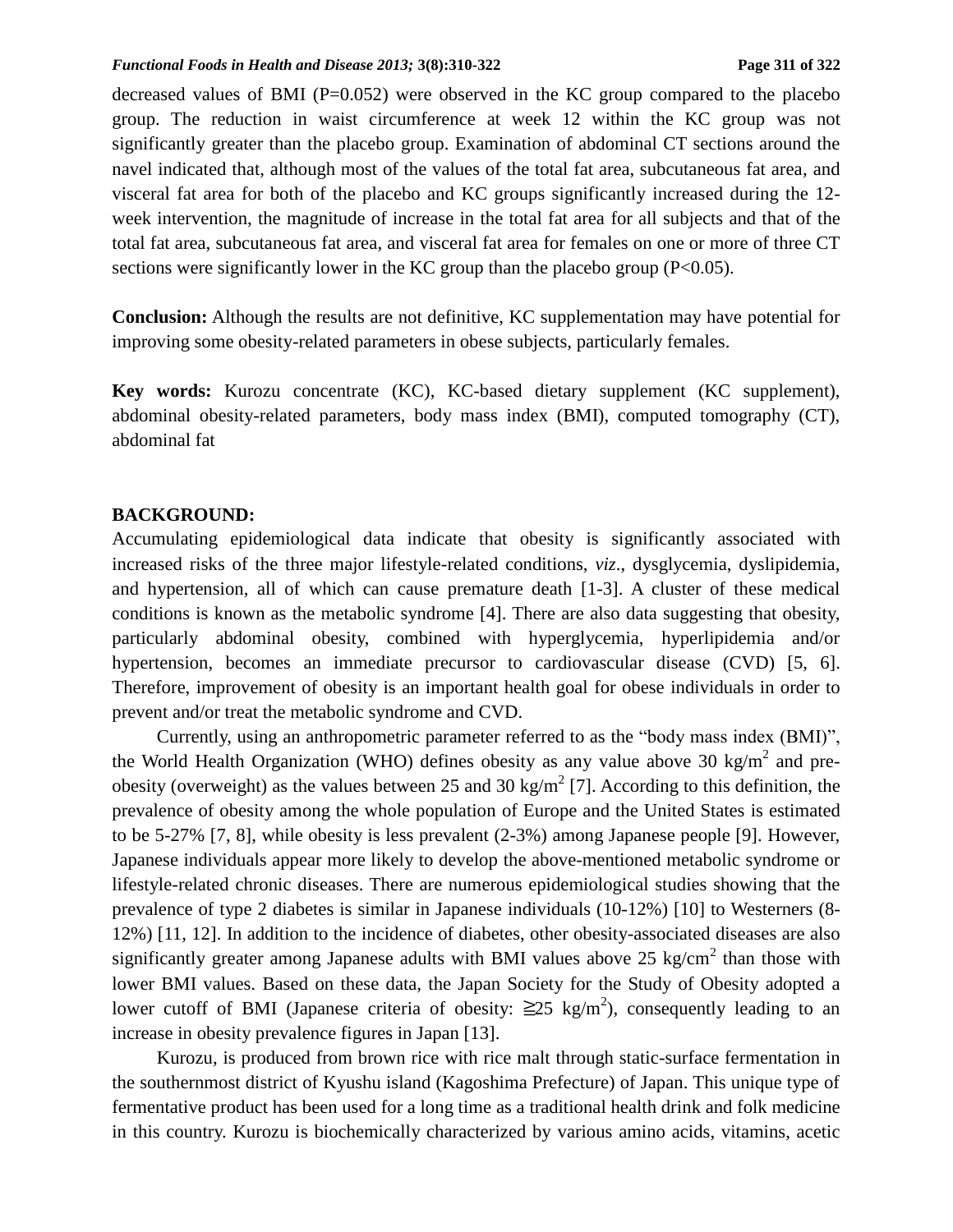acid, other organic acids, and proteins as its major ingredients [14], together with several phenolic acid compounds, such as vanillic acid, sinapic acid, and ferulic acid, along with two unique radical scavenging compounds, dihydroferuic acid and dihydrosinapic acid [15], as its minor ingredients. One of the leading health food companies in Japan, Egao Co. Ltd. (Kumamoto, Japan), has developed a capsular product of Kurozu containing KC as the active ingredient. KC is made through concentration under a reduced pressure with heating, followed by freeze-drying with the addition of rice powder as a vehicle, followed by pulverizing. The composition of resulting powdery KC is basically similar to that of original Kurozu, except for a slight loss of acetic acid and some other organic acids.

Recently, Tong *et al*. reported that oral doses of Kurozu concentrated liquid are effective in decreasing the adipocyte size via inhibition of intestinal absorption of dietary fat in Sprague Dawley (SD) rats [16]. A similar change in adipocyte size distribution induced by *Lactobacillus*fermented milk has been associated with the prevention of obesity development in SD rats and obese Zucker rats [17, 18]. Thus, we were led to the postulation that KC may have anti-obesity potential when given to humans. To investigate this possibility, a feeding study was performed with subjects, Japanese adults with BMIs between 25 and 30, using a commercial product containing powdery KC as the potential active component.

### **METHODS:**

**Subjects:** Thirty-two male and 20 female Japanese subjects, aged 30-65 and 40-65 years, respectively, with BMI between 25 and 30 kg/cm<sup>2</sup>, body weight <100 kg and waist circumference ≧85 cm (males) and ≧90 cm (females) were voluntarily recruited from Tokyo, Japan. Individuals were excluded if they were: currently attempting to lose body weight (*i.e*., participating in an exercise program designed for weight loss, or taking supplements or health foods associated with weight management or changes in appetite); taking medicines or health foods that potentially alter the body fat, serum lipids, and/or lipid metabolism; routinely using dietary supplements enriched with KC and/or unrefined Kurozu; receiving medically supervised treatment for any serious diseases; with diabetes or any other disease that requires immediate and/or regular medication; with a history of allergy to the test product; pregnant, breast feeding, or of childbearing potential; or participating in another clinical study within the last month.

**Study design and dietary intervention:** A prospective, randomized, placebo-controlled, parallel design feeding trial was performed. After evaluation of eligibility criteria, study subjects were instructed not to change their regular dietary habits and their current exercise program for the duration of 12 week study.

All eligible subjects were randomly assigned to receive either 3 capsules of the KC supplement or the placebo each day for 12 weeks. A 290 mg-capsule of the KC supplement contained 160 mg powdery KC, 30 mg powdery fermentation precipitates, 97 mg crystalline cellulose, and 2 mg calcium stearate. A daily dose of 6 capsules of the KC supplement containing 480 mg powdery KC used in the present study was chosen on the basis of our preliminary study data showing that a substantial weight reduction can be seen in slightly obese adults after taking more than 2 capsules of the KC supplement (160 mg as powdery KC) per day. Powdery fermentation precipitates rich in various amino acids and peptides were added to the supplement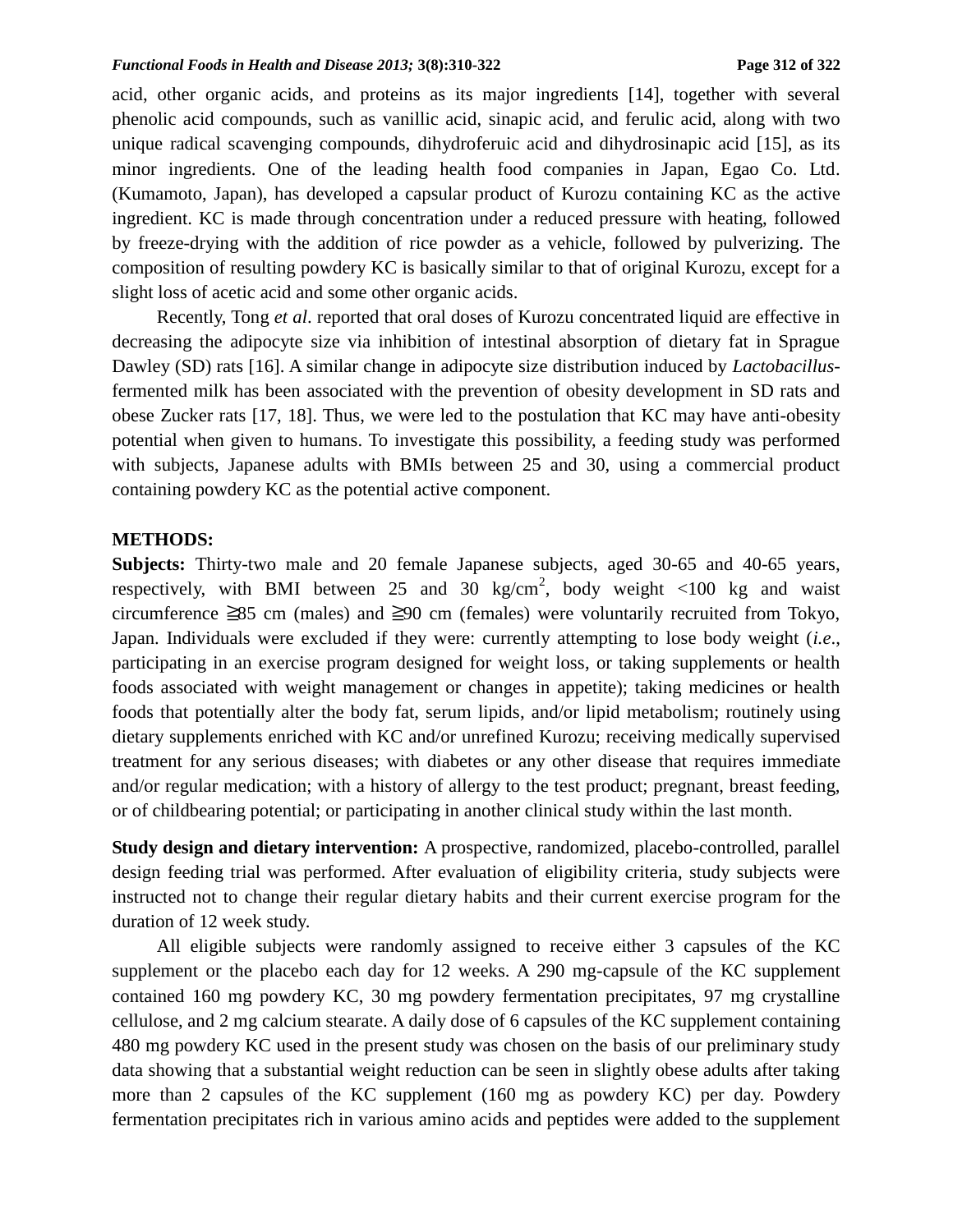#### *Functional Foods in Health and Disease 2013;* **3(8):310-322 Page 313 of 322**

for its nutritional enrichment. A placebo capsule containing only crystalline cellulose (228 mg) and calcium stearate (2 mg) was prepared so as to be indistinguishable from the KC supplement capsule in appearance and packaging. The product was kept hidden from the study subjects and the study coordinator. All subjects were required to take 3 allocated capsules once a day after breakfast with the aid of approximately 180 ml of water. Taking less than 85% of the prescribed course of the allocated capsule was considered as non-compliance with the intervention. Such non-compliant subjects were to be excluded from the efficacy assessment.

**Anthropometrics:** Height was measured at the beginning of the study. Body weight and waist circumference were measured and BMI was calculated before the start and after the end of the 12-week intervention (baseline and week 12, respectively). At these 2 time points, abdominal xray computed tomography (CT) was performed to measure body fat areas with all the subjects in a spine position (ROBUSTO-Ei, Hitachi Medical Co., Japan 120 kV, 200 mA). Fat area was calculated using built-in software. Total subcutaneous and visceral fat areas were measured on 1 cross-sectional scan image obtained at the navel, at 1 cm above the navel and at 1 cm below the navel.

**Food intake and exercise behavior:** Subjects were strongly advised not to change their regular dietary habits for the duration of the study. Food and beverage intake was measured via selfreport for preceding 3 days at the baseline, as well as at weeks 4, 8 and 12, and analyzed using a software program (Calorie Checker Ver. 5, Techno Science, Tokyo, Japan). Those subjects, whose estimated energy intake at any time point after the start of intervention increased or decreased by 30% or above compared with the values at the baseline were removed from the efficacy analysis.

All subjects were advised not to change their regular exercise habits during the study period. The extent of current exercise or physical activity was represented by measures of a passometer for the preceding 3 days of the baseline and at weeks 4, 8, and 12.

**Blood and urine sampling and testing:** Fasting blood samples were collected by venopuncture at the baseline and at weeks 4, 8, and 12 in EDTA tubes. Plasma samples obtained after a centrifugation at 1,000  $\times$  g for 10 min at 4<sup>o</sup>C were kept at -80<sup>o</sup>C until analysis. The hematological and blood biochemical variables analyzed included: white blood cells, red blood cells, hemoglobin, hematocrit, platelets, total protein, albumin, total cholesterol, high density lipoprotein (HDL) cholesterol, low density lipoprotein (LDL) cholesterol, triglycerides (TG), glucose, total bilirubin, alkaline phosphatase, aspartate transaminase, alanine aminotransferase, lactate dehydrogenase,  $\gamma$ -glutamyltransferase, blood urea nitrogen, creatinine, uric acid, sodium, potassium, and chloride. Urine samples were collected for the analysis of qualitative protein, qualitative glucose, qualitative occult blood, and pH.

**Ethics**: This study adhered to all guidelines set forth in the Declaration of Helsinki (amended in 2008) and the Ethical Guidelines for Epidemiological Research (enacted by the Japanese Government in 2004). Ethical approval was obtained from the Nihonbashi Cardiovascular Clinic Ethics Committee (reference number: 23719). Written informed consent was obtained from all subjects prior to starting the study. To ensure privacy, all records were identified with an anonymous subject identification number.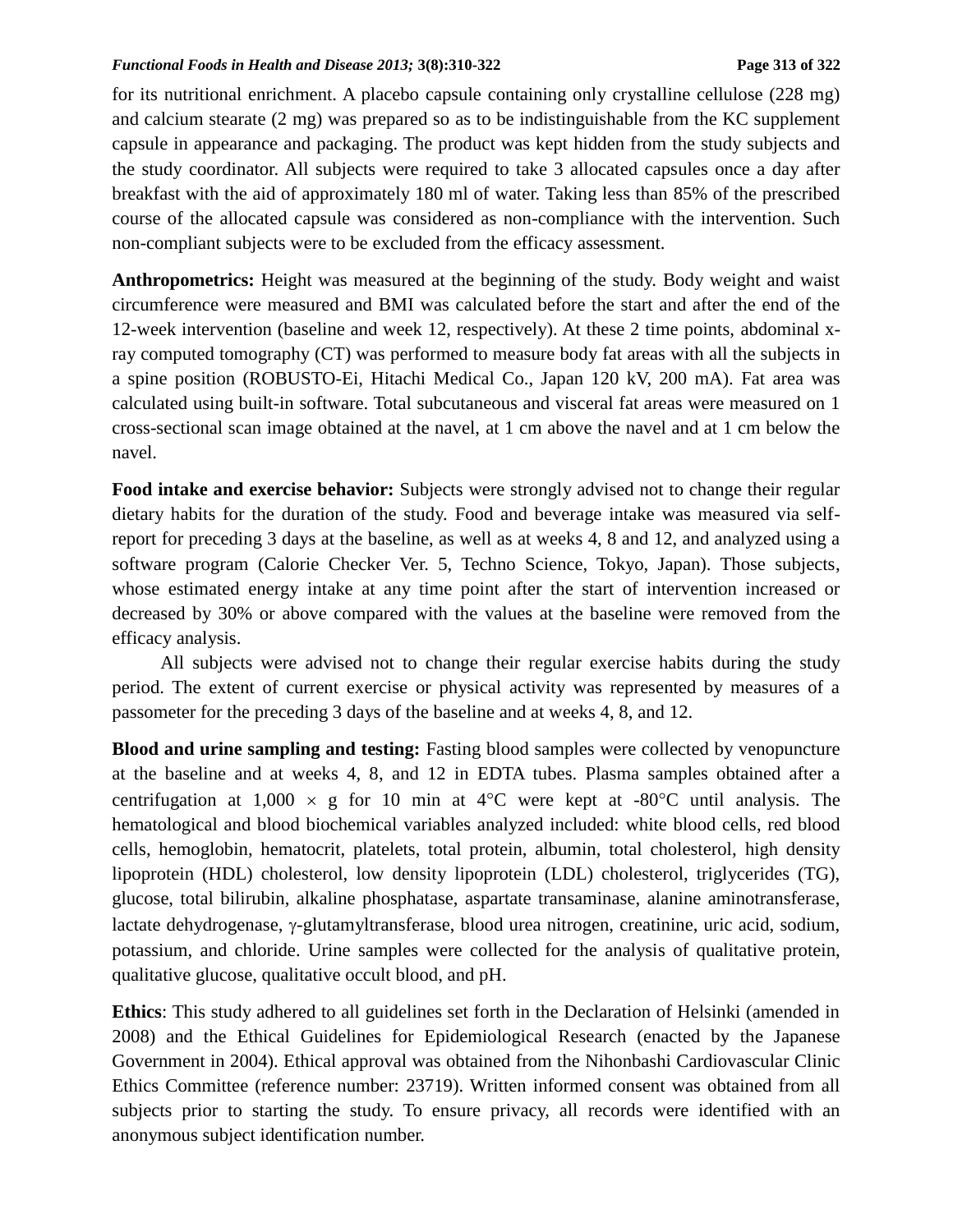**Safety assessments:** Safety parameters were the incidence and severity of intervention-related adverse events reported by the subjects that they had experienced, as well as of abnormal change in hematological and/or blood biochemical variables, during the 12-week intervention.

**Statistical analysis:** Results are presented as the mean  $\pm$  standard error of the mean (SEM). Only data from the subjects completing the study protocol were included for analysis. Clinical and anthropometric variables were compared between the subjects in the placebo and KC groups via Student's unpaired *t* test. The Student's paired *t* test was used to assess the within-group difference between data collected at the baseline and those at week 12. The Student's unpaired *t* test was used for the between-group comparison of changes from baseline that were calculated by subtracting the baseline value from the value at week 12. When P was  $\leq 0.05$ , the differences observed were considered statistically significant.

#### **RESULTS:**

**Subjects:** Forty-eight individuals (28 males and 20 females) eligible for the protocol were enrolled in the study and assigned to either the placebo capsules  $(n=24; 14 \text{ males and } 10 \text{ females})$ or the KC supplement capsules (n=24; 14 males and 10 females). Although all subjects completed the study, 3 subjects in the placebo group (1 male and 2 females) and 2 in the KC group (1 male and 1 female) were excluded from the efficacy analysis for the reason that the dietary total energy per day averaged during the 12-week intervention period changed from the baseline by 30% or above. The ingestion rate for both of the placebo and KC groups was 98.3% of capsules provided.

Based on the study diary, self-reported food intake including total energy during the 12 week intervention period was examined. Group mean values for the placebo and KC groups were: total energy,  $2,034 \pm 51$  and  $1,937 \pm 62$  kcal/day, respectively; protein,  $70.0 \pm 2.0$  and 69.1  $\pm$  2.5 g/day, respectively; fat, 30.4  $\pm$  1.0 and 30.7  $\pm$  1.2 % kcal (relative to total energy), respectively; and carbohydrate,  $49.0 \pm 1.4$  and  $49.8 \pm 1.4$  % kcal (relative to total energy), respectively. All of the values met recommended intakes of total energy and individual macronutrients as reported in the National Health and Nutrition Survey in Japan, 2011 (Ministry of Health, Labour and Welfare, Japan). Moreover, the data showed that there was no significant between-group difference in the mean value of total energy and macronutrient intakes. Likewise, there was no significant over-time (baseline versus week 12) or between-group difference in passometer measurement results (baseline, placebo:  $8,165 \pm 674$  steps/day versus KC:  $8,289 \pm 674$ 882 steps/day; week 12, placebo:  $8,078 \pm 589$  steps/day versus KC:  $8,208 \pm 604$  steps/day) (all:  $P > 0.05$ ).

**Efficacy assessment**: Table 1 shows the effect of the KC supplement on body weight, BMI, and waist circumference in all subjects, as well as in males and females, over the 12-week intervention in comparison with the placebo. In results obtained with all subjects, there was a significant increase in the mean body weight for the placebo group  $(P<0.05)$ , whereas the value for the KC group was scarcely changed. This between-group difference in the change from baseline led to a significant level (P=0.043). A similar trend in the change of mean BMI from baseline was also observed within the individual groups, with a likely significant between-group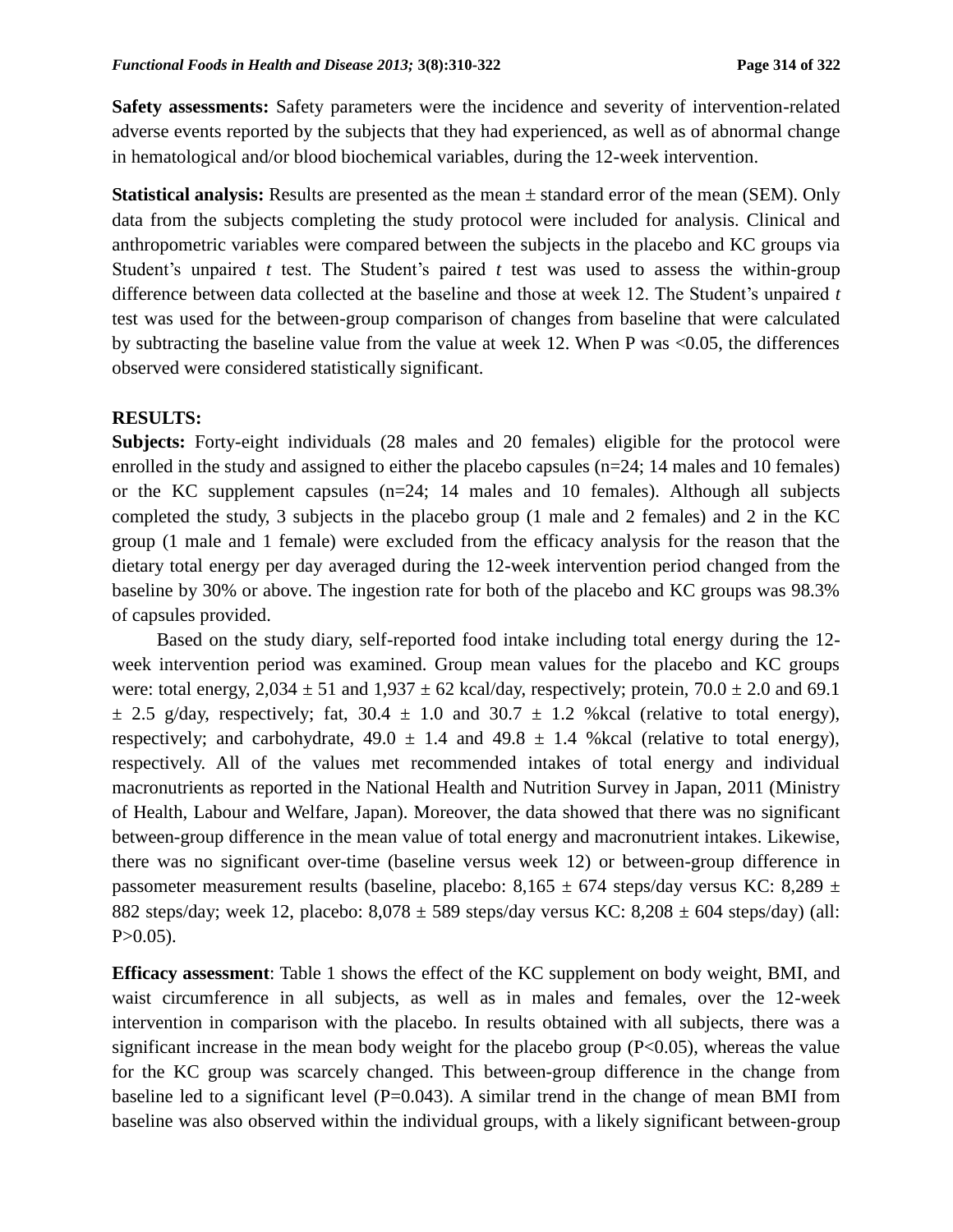#### *Functional Foods in Health and Disease 2013;* **3(8):310-322 Page 315 of 322**

difference (P=0.052). When analyzing males and females separately, a between-group difference in body weight or BMI did not reach a significant level. The KC supplement intake did not seem to have substantial effect on waist circumference in either male or female subjects.

**Table 1.** Data on anthropometric parameters at the baseline and week 12 of the intervention with placebo or KC in all subjects (n=21 for placebo and 22 for KC), males (n=13 each for placebo and KC) and females (n=8 for placebo and 9 for KC)

| <b>Variables</b>            | Population<br><b>Analyzed</b> | <b>Time points</b> | Measurements <sup>a</sup> |                  | <b>Between-group difference</b> |
|-----------------------------|-------------------------------|--------------------|---------------------------|------------------|---------------------------------|
|                             |                               |                    | Placebo group             | KC group         | in variance (P-value)           |
| Height (cm)                 | All subjects                  | <b>Baseline</b>    | $165.7 \pm 2.3$           | $164.2 \pm 2.1$  |                                 |
|                             | Males                         | <b>Baseline</b>    | $171.5 \pm 2.0$           | $171.1 \pm 1.7$  |                                 |
|                             | Females                       | <b>Baseline</b>    | $156.1 \pm 2.8$           | $154.3 \pm 1.0$  |                                 |
|                             |                               |                    |                           |                  |                                 |
| Body weight (kg)            | All subjects                  | <b>Baseline</b>    | $74.9 \pm 2.1$            | $74.4 \pm 2.0$   |                                 |
|                             |                               | Week 12            | $75.6 \pm 2.2^b$          | $74.4 \pm 2.0$   |                                 |
|                             |                               | Change             | $0.79 \pm 0.29$           | $-0.02 \pm 0.26$ | 0.043                           |
|                             |                               |                    |                           |                  |                                 |
|                             | Males                         | <b>Baseline</b>    | $78.9 \pm 2.3$            | $80.1 \pm 2.2$   |                                 |
|                             |                               | Week 12            | $79.4 \pm 2.5$            | $80.0 \pm 2.2$   |                                 |
|                             |                               | Change             | $0.52 \pm 0.38$           | $-0.14 \pm 0.31$ | 0.191                           |
|                             |                               |                    |                           |                  |                                 |
|                             | Females                       | <b>Baseline</b>    | $68.3 \pm 3.0$            | $66.2 \pm 1.4$   |                                 |
|                             |                               | Week 12            | $69.5 \pm 3.0^b$          | $66.4 \pm 1.3$   |                                 |
|                             |                               | Change             | $1.23 \pm 0.41$           | $0.17 \pm 0.46$  | 0.109                           |
|                             |                               |                    |                           |                  |                                 |
| BMI $\frac{kg}{cm^2}$       | All subjects                  | <b>Baseline</b>    | $27.2 \pm 0.3$            | $27.5 \pm 0.3$   |                                 |
|                             |                               | Week 12            | $27.5 \pm 0.4$            | $27.5 \pm 0.3$   |                                 |
|                             |                               | Change             | $0.29 \pm 0.11$           | $0.00 \pm 0.10$  | 0.052                           |
|                             |                               |                    |                           |                  |                                 |
|                             | Males                         | <b>Baseline</b>    | $26.8 \pm 0.4$            | $27.3 \pm 0.4$   |                                 |
|                             |                               | Week 12            | $26.9 \pm 0.4$            | $27.3 \pm 0.4$   |                                 |
|                             |                               | Change             | $0.16 \pm 0.13$           | $-0.05 \pm 0.10$ | 0.216                           |
|                             |                               |                    |                           |                  |                                 |
|                             | Females                       | <b>Baseline</b>    | $27.9 \pm 0.5$            | $27.8 \pm 0.5$   |                                 |
|                             |                               | Week 12            | $28.4 \pm 0.5$            | $27.9 \pm 0.4$   |                                 |
|                             |                               | Change             | $0.50 \pm 0.17$           | $0.07 + 0.20$    | 0.122                           |
|                             |                               |                    |                           |                  |                                 |
| Waist circumference<br>(cm) | All subjects                  | Baseline           | $95.4 \pm 1.2$            | $95.2 \pm 1.4$   |                                 |
|                             |                               | Week 12            | $94.8 \pm 1.4$            | $94.7 \pm 1.4$   |                                 |
|                             |                               | ${\it Change}$     | $-0.61 + 0.50$            | $-0.58 \pm 0.27$ | 0.954                           |
|                             |                               |                    |                           |                  |                                 |
|                             | Males                         | <b>Baseline</b>    | $93.9 \pm 1.2$            | $93.5 \pm 1.8$   |                                 |
|                             |                               | Week $12$          | $92.6 \pm 1.3$            | $92.6 \pm 1.9$   |                                 |
|                             |                               | Change             | $-1.25 \pm 0.57$          | $-0.87 \pm 0.38$ | 0.578                           |
|                             |                               |                    |                           |                  |                                 |
|                             | Females                       | <b>Baseline</b>    | $97.9 \pm 2.4$            | $97.8 \pm 1.8$   |                                 |
|                             |                               | Weeks 12           | $98.3 \pm 2.6$            | $97.6 \pm 1.8$   |                                 |
|                             |                               | Change             | $0.42 \pm 0.86$           | $-0.17 \pm 0.35$ | 0.514                           |
|                             |                               |                    |                           |                  |                                 |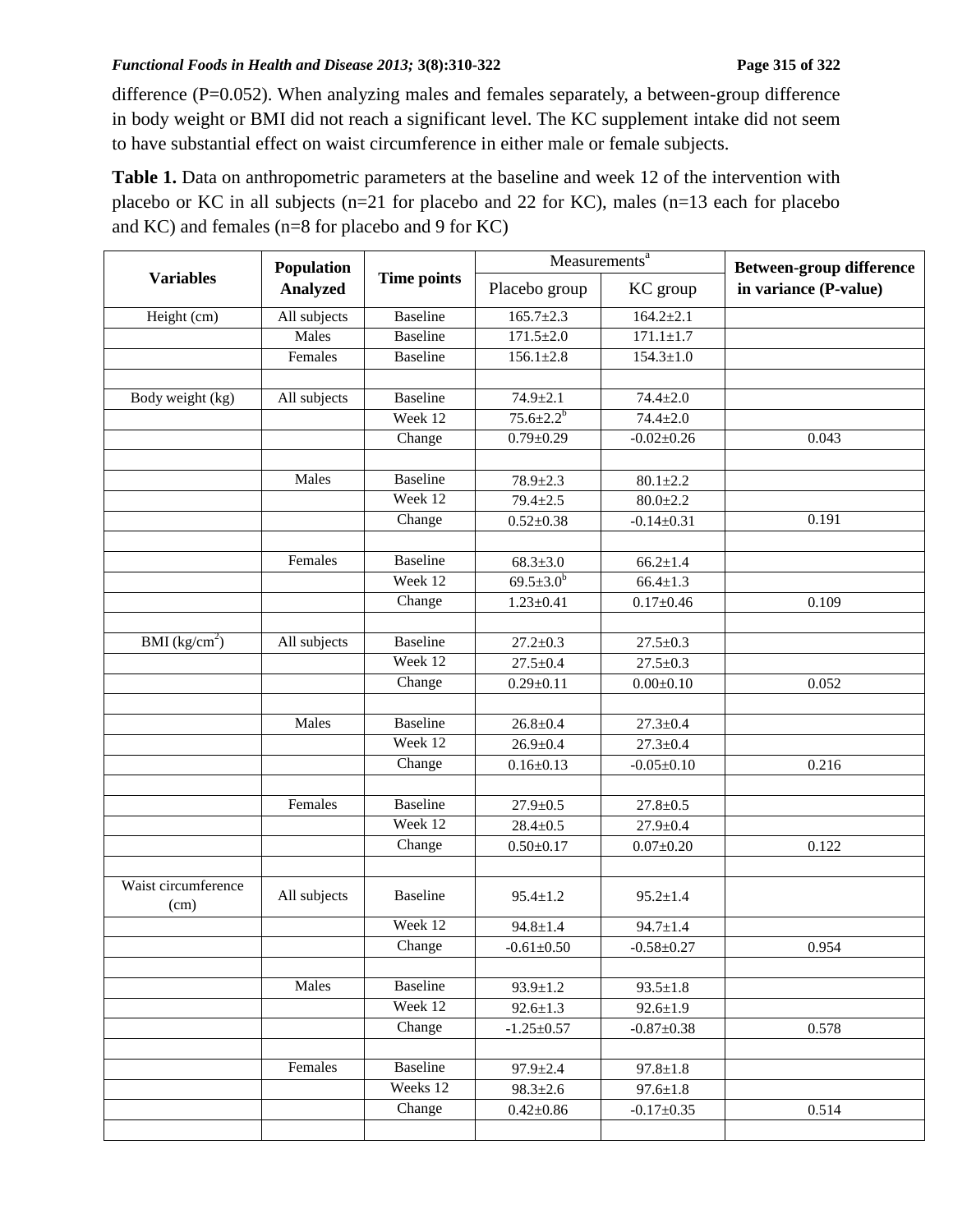#### *Functional Foods in Health and Disease 2013;* **3(8):310-322 Page 316 of 322**

<sup>a</sup> Values are expressed as the mean  $\pm$  standard error of the mean (SEM). <sup>b</sup> P<0.05 against the baseline (paired Student's *t* test). KC, Kurozu concentrate; BMI, bady mass index.

The regional assessment on the effect of 12-week intervention with the KC supplement on body fat was initially performed by measuring the total fat area, subcutaneous fat area, and visceral fat area on abdominal CT sections at the navel. As shown in Table 2, when analyses were performed on all subjects (including males and females separately) the mean values of all the total fat area, subcutaneous fat area, and visceral fat area (for both of the placebo and KC groups) increased significantly ( $P<0.01$  or  $P<0.05$ ) or insignificantly but substantially at the end of 12-week intervention compared with baseline. The only exception was the subcutaneous fat area for females in the KC group. However, the extent of the increase in value of these abdominal fat-related parameters for the KC group generally appeared to be greater than that for the placebo group; significant between-group differences in the change compared to baseline were seen with the total fat area for all subjects  $(P=0.038)$ , females  $(P=0.009)$ , and the subcutaneous fat area for females (P=0.033). It looks likely, therefore, that the KC supplement may exhibit a greater anti-adiposity activity in females than males. To further examine this possibility, the abdominal fat parameters were measured on 2 additional CT sections around the navel, *i.e.*, at 1 cm above the navel and at 1 cm below the navel. As illustrated in Figure 1, compared to the placebo, the KC supplement significantly suppressed an increase of the total fat area in 2 of the 3 CT sections (at the navel and 1 cm below the navel) for all subjects  $(P<0.05)$ and for females  $(P<0.01)$ . No such significant suppressive effect on the total fat area was seen in any CT sections for males on the KC supplement. Moreover, in 1 or more CT sections, significant suppression of the subcutaneous fat area  $(P<0.05$ , at the navel and 1 cm below the navel) and visceral fat area (P<0.01, at 1 cm below the navel), were observed in females on the KC supplement. However, this effect was not observed in male subjects or all subjects.

No significant between-group differences in values of blood lipids (LDL cholesterol, HDL cholesterol and TG), fasting blood glucose, or systolic and diastolic blood pressures, were observed at the end of the 12-week intervention (data not shown).

**Safety assessment**: The KC supplement and the placebo supplement were well tolerated. Although 9 of 24 subjects (38%) ingesting the KC supplement and 14 of 24 subjects (58%) consuming the placebo, once at least, reported some gastrointestinal adverse events, such as gastralgia, abdominal pain, and diarrhea. All of these self-reported events were very mild in intensity, occurred only temporarily, and were judged by the investigator as unrelated to the intervention.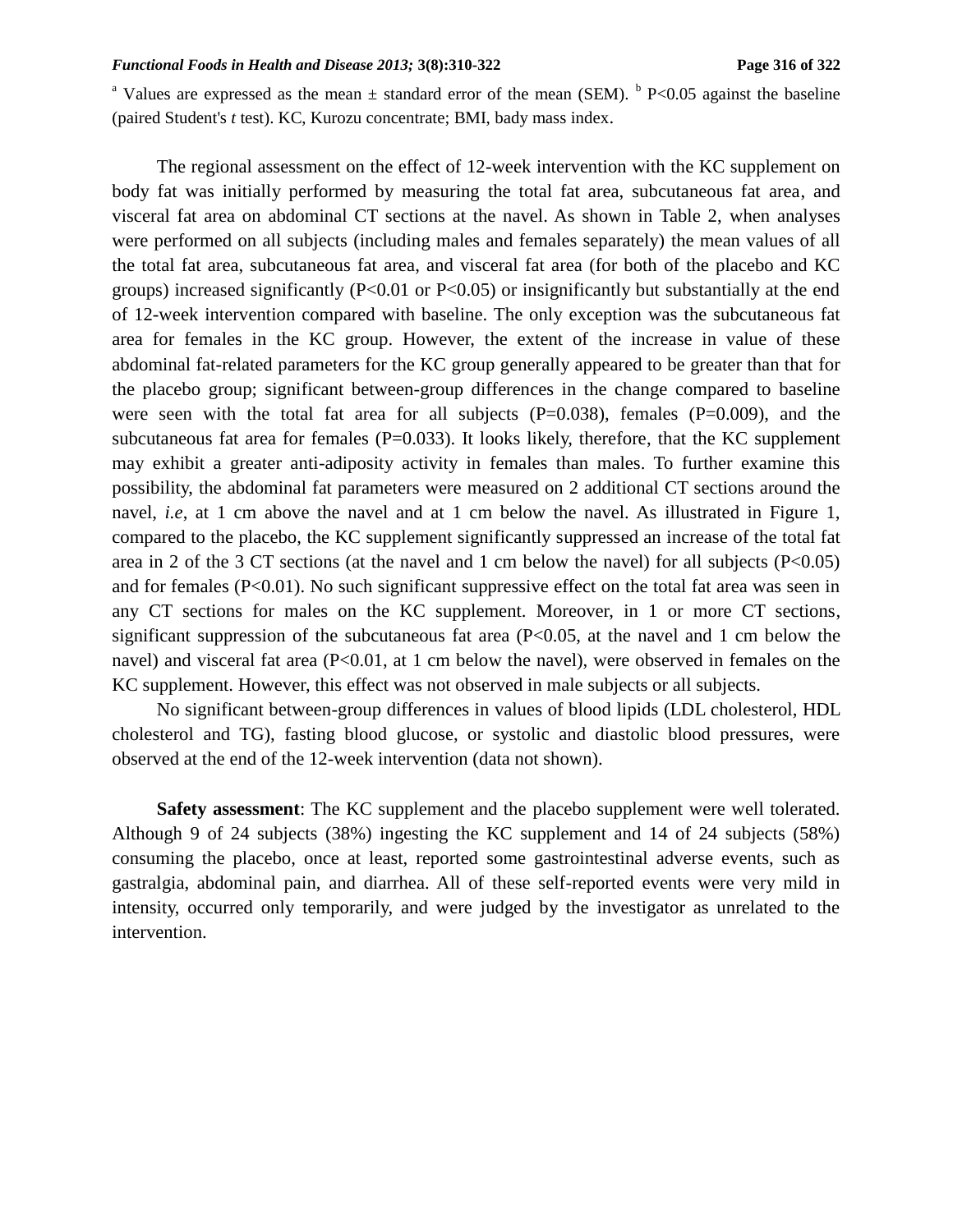|                  |                        | Time<br>points                       | Measurements $(cm2)a$                                 |                                                       | Between-group                       |
|------------------|------------------------|--------------------------------------|-------------------------------------------------------|-------------------------------------------------------|-------------------------------------|
| Variables        | Population<br>analyzed |                                      | Placebo<br>group                                      | KC group                                              | difference in variance<br>(P-value) |
| Total fat        | All<br>subjects        | <b>Baseline</b>                      | 310.6±17.2                                            | $314.3 \pm 16.0$                                      |                                     |
|                  |                        | Week 12                              | 339.0±17.6                                            | 328.4±17.6<br>h                                       |                                     |
|                  |                        | Change                               | $28.3 \pm 5.6$                                        | $14.0 \pm 3.8$                                        | 0.038                               |
|                  | Males                  | <b>Baseline</b>                      | $281.7 \pm 15.7$                                      | $281.5 \pm 17.8$                                      |                                     |
|                  |                        | Week 12                              | $301.5 \pm 15.3$                                      | 294.0±21.3                                            |                                     |
|                  |                        | Change                               | $19.8 \pm 6.9$                                        | $12.5 \pm 5.6$                                        | 0.422                               |
|                  | Females                | <b>Baseline</b>                      | $357.7 \pm 32.1$                                      | 361.8±21.9                                            |                                     |
|                  |                        | Week 12                              | 399.0±28.6<br>b                                       | 377.9±22.2<br>b                                       |                                     |
|                  |                        | Change                               | $42.2 \pm 7.7$                                        | $16.2 \pm 4.54$                                       | 0.009                               |
| Subcutaneous fat | All<br>subjects        | <b>Baseline</b>                      | $198.0 \pm 17.0$                                      | $212.6 \pm 16.1$                                      |                                     |
|                  |                        | Week 12                              | $206.4 \pm 17.7$                                      | $215.0 \pm 17.0$                                      |                                     |
|                  |                        | Change                               | $8.5 \pm 2.4$                                         | $2.4 \pm 2.6$                                         | 0.093                               |
|                  | Males                  | <b>Baseline</b>                      | 157.0±9.9                                             | $172.0 \pm 17.4$                                      |                                     |
|                  |                        | Week 12<br>Change                    | $162.0 \pm 10.5$<br>$5.1 \pm 2.4$                     | $176.3 \pm 19.8$<br>$4.3 \pm 3.4$                     | 0.857                               |
|                  | Females                | <b>Baseline</b>                      | $264.6 \pm 29.6$                                      | $271.4 \pm 16.4$                                      |                                     |
|                  |                        | Week 12                              | $278.6 \pm 29.1$                                      | 270.9±18.5                                            |                                     |
|                  |                        | Change                               | b<br>$14.0 \pm 4.6$                                   | $-0.5 \pm 4.1$                                        | 0.033                               |
| Visceral fat     | All<br>subjects        | <b>Baseline</b>                      | $112.7 \pm 8.0$                                       | $101.7 \pm 6.2$                                       |                                     |
|                  |                        | Week 12                              | $132.5 \pm 6.8$ <sup>c</sup>                          | $113.4 \pm 5.8$ <sup>c</sup>                          |                                     |
|                  |                        | Change                               | $19.8 \pm 3.9$                                        | $11.6 \pm 2.7$                                        | 0.088                               |
|                  | Males                  | <b>Baseline</b>                      | $124.8 \pm 10.4$                                      | $109.6 \pm 8.6$                                       |                                     |
|                  |                        | Week 12                              | $139.5 \pm 10.0$<br>b                                 | $117.8 \pm 8.7$ <sup>b</sup>                          |                                     |
|                  |                        | Change                               | $14.7 \pm 5.4$                                        | $8.2 \pm 2.9$                                         | 0.301                               |
|                  | Females                | <b>Baseline</b><br>Week 12<br>Change | $93.1 \pm 9.6$<br>$121.3 \pm 6.6^b$<br>$28.2 \pm 4.1$ | $90.4 \pm 7.4$<br>$107.0 \pm 6.6^b$<br>$16.6 \pm 4.7$ | 0.086                               |

**Table 2.** Data on abdominal fat-related parameters at the baseline and week 12 of the intervention with placebo or KC in all subjects (n=21 for placebo and 22 for KC), males (n=13 each for placebo and KC) and females (n=8 for placebo and 9 for KC)

<sup>a</sup> Values are expressed as the mean  $\pm$  standard error of the mean (SEM). <sup>b</sup> P<0.05 and <sup>c</sup> P<0.01 against the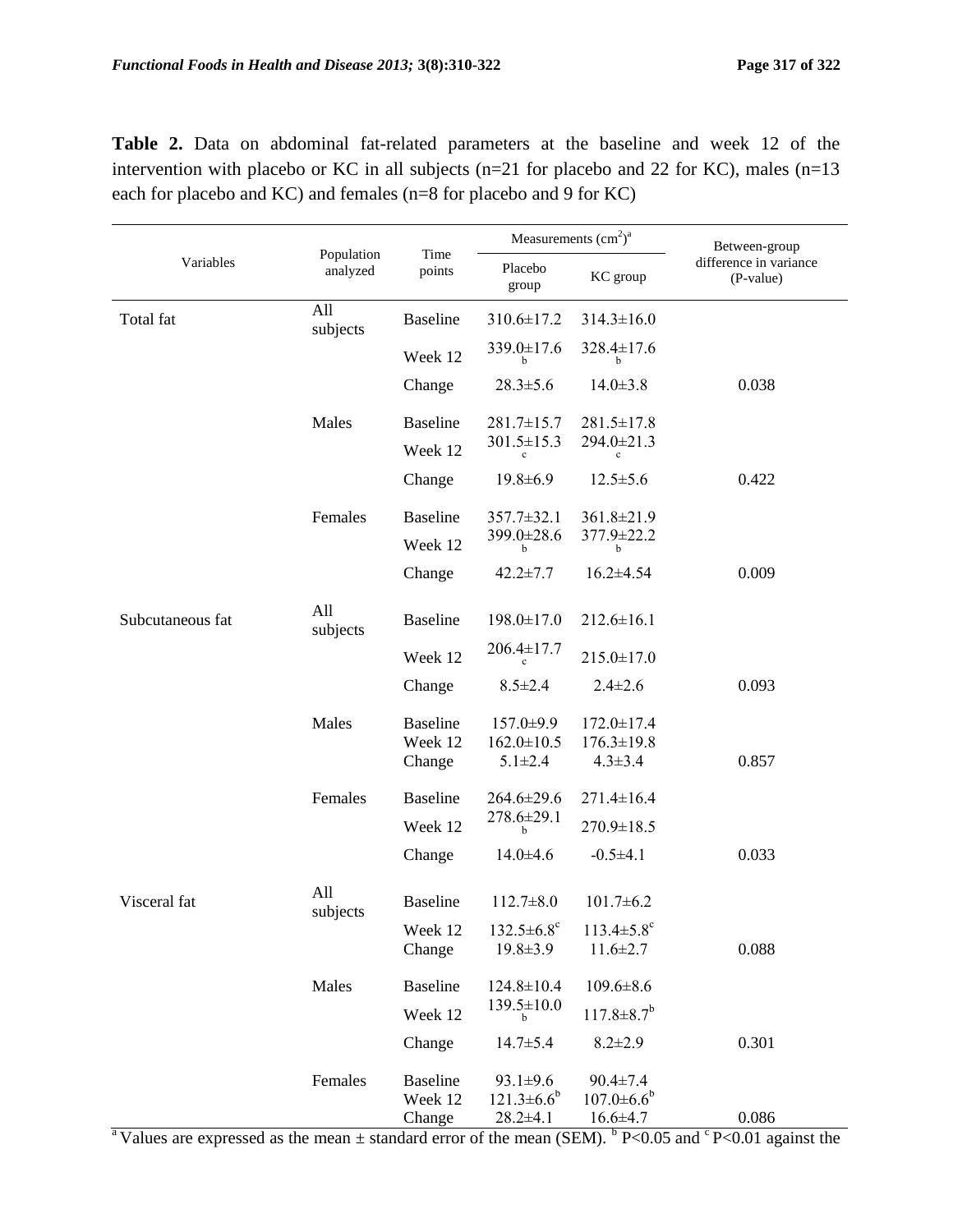baseline (paired Student's *t* test). KC, Kurozu concentrate.

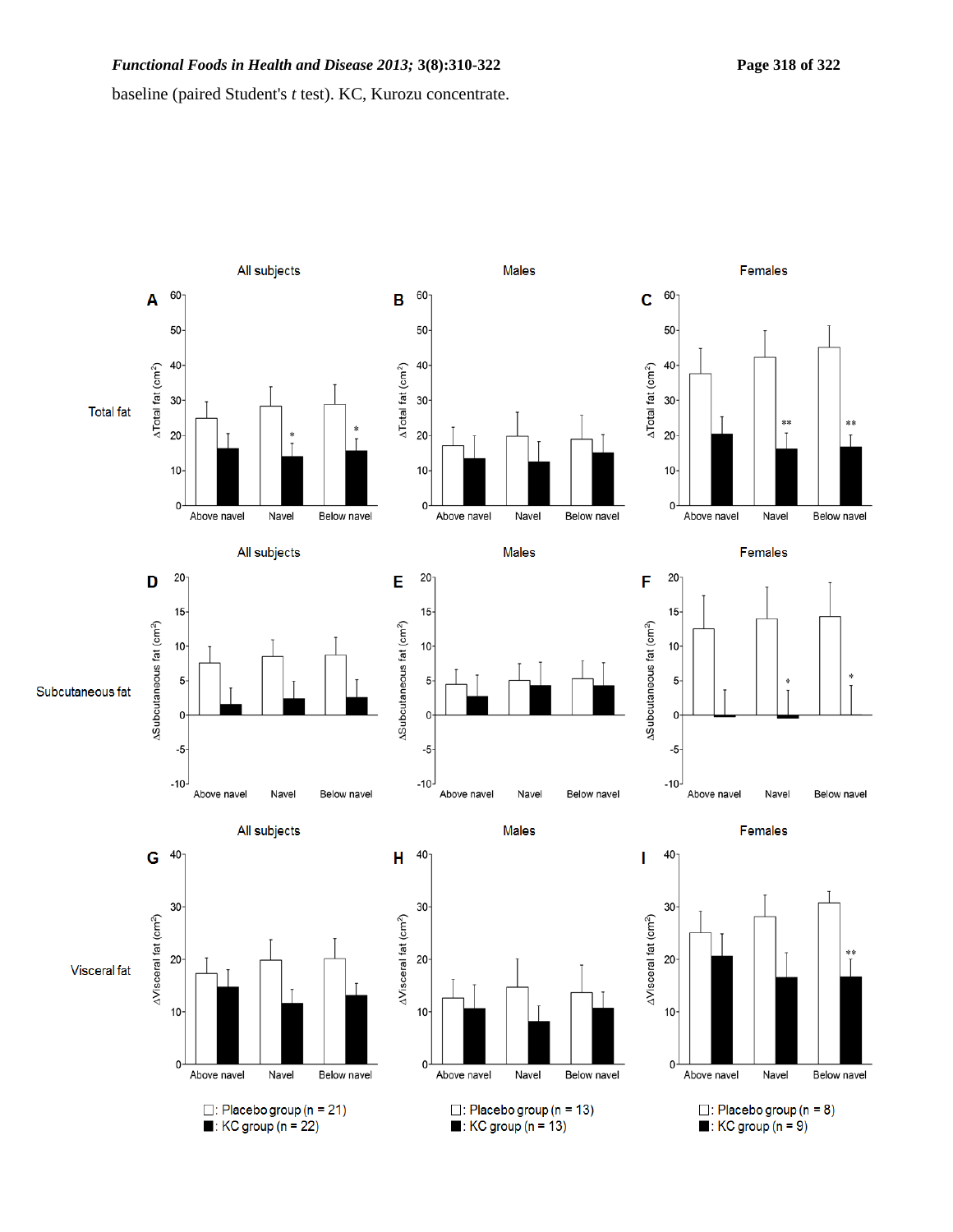**Figure 1.** Changes from the baseline in the total fat area (A, B, C), subcutaneous fat area (D, E, F) and visceral fat area (G, H, I) at 1 cm above the navel, at the navel and at 1cn below the navel for all subjects (A, D, G), males (B, E, H) and females (C, F, I) after the end of the 12-week intervention with placebo  $(\square)$  or KC supplement ( $\square$ ). Values for the KC group were compared with those for the placebo group:  $P<0.05$ ; and  $*P<0.01$ .

## **DISCUSSION:**

This feeding study suggests the beneficial effect of KC supplementation on several factors relevant to obesity or abdominal adiposity in obese Japanese adults, particularly females. In the whole study population, which consisted of both males and females, daily ingestion of 870 mg of the KC supplement (480 mg as KC) over 12 weeks was associated with a significant reduction in body weight and a close-to-significant suppressive effect on BMI that were accompanied with a significant suppression of the apparent increment of the total fat area measured at the navel and below the navel, compared to the placebo. Moreover, in female subjects consuming the KC supplement, a significant suppressive effect on the total fat area (at the navel and below the navel), as well as the subcutaneous fat area (at the navel and below the navel) and visceral fat area (below the navel) was observed. Different from this, the KC supplement had no appreciable effect on blood lipids (total cholesterol, LDL cholesterol and TG) or fasting blood glucose. Thus, we are led to the postulation that the anti-adiposity potential of the KC supplement may not link with any lipid or glucose metabolisms but be more closely associated with suppression of adipogenesis.

This possibility could be supported by the findings of Tong and co-workers, who demonstrated from their animal study with Sprague-Dawley rats that ingestion of Kurozu concentrated liquid (KCL) decreases the adipocyte size via inhibition of dietary fat absorption without effect on the levels of any serum, hepatic lipids, or serum glucose [16]. These investigators also demonstrated that KCL significantly inhibits pancreatic lipase activity *in vitro* and concluded that KCL acts to suppress adipogenesis through inhibition of pancreatic lipasemediated intestinal dietary fat absorption. Presumably, KC may also be considered to have a similar adipogenesis-suppressive action because of its sharing of common chemical properties with KCL.

It remains to be answered which compound(s) actually is/are implicated in the putative anti-adiposity effect of KC. One candidate compound is acetic acid, a main component of wine vinegar. Acetic acid is contained in most conventional vinegars at a concentration of 3-9% [19]. There are reported human studies demonstrating that daily intake of a drink containing 15 mL apple vinegar (750 mg as acetic acid) for 12 weeks is effective in reducing the blood cholesterol and triglyceride levels as well as improving obesity [20, 21]. The exclusive contribution of acetic acid to the beneficial anti-hyperlipidemic and anti-obesity effects of vinegar observed in humans has been verified by several animal studies [20, 22-24]. However, the amount of acetic acid actually contained in the daily dose of KC used in this study (approx. 20 mg as acetate) is far less than that for the preceding human studies using apple vinegar. Therefore, acetic acid is likely unresponsible for the anti-adiposity potential of the KC supplement.

Another group of candidate compounds present in KC are several phenolic acids, such as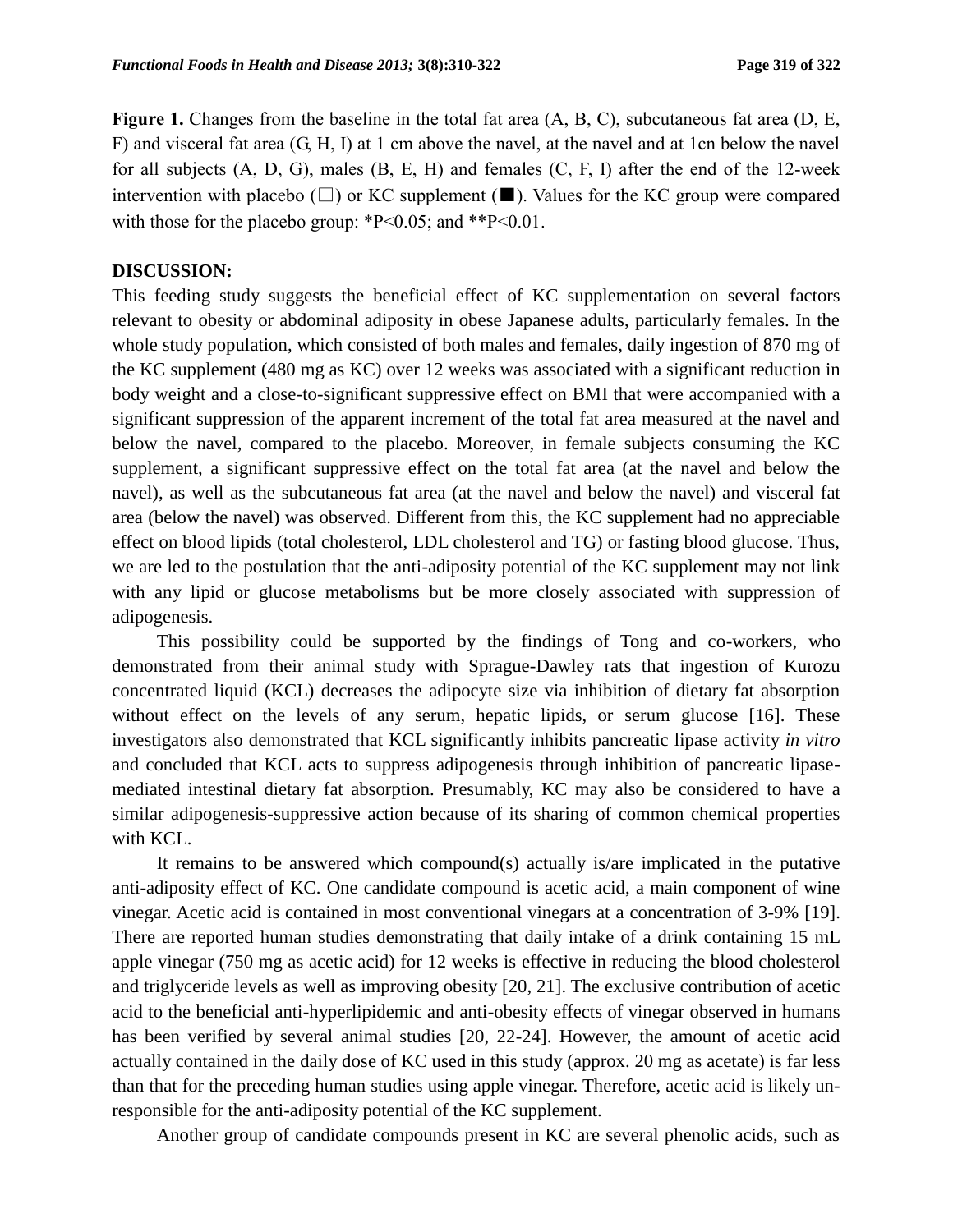#### *Functional Foods in Health and Disease 2013;* **3(8):310-322 Page 320 of 322**

vanillic acid, sinapic acid, and ferulic acid; these compounds are known to show inhibitory activity against pancreatic lipase [25]. Considering this, in conjunction with an animal study on KCL which demonstrated the association of its *in vivo* activity to suppress adipogenesis with its *in vivo* inhibition of pancreatic lipase-mediated dietary lipid absorption [16], these phenolic acids are likely implicated in KC-induced body fat reduction. Further *in vitro* and *in vivo* studies will be warranted to examine whether this is the case or not.

This study has some limitations. First, the number of subjects enrolled in both the placebo and KC groups was small, this may have decreased the study's ability to detect significant differences between the 2 groups when analyzed. Second, since the chemical structure of KC is not yet understood in detail, we were unable to specify the exact component(s) of KC causing its nutraceutical effects. Extended larger studies are needed to assess the potential of this KC-based dietary supplement for improving adiposity in obese subjects.

## **CONCLUSION:**

The results of the present comparative study with the test and placebo groups have demonstrated that a daily supplementation of 480-mg KC lowered (improved) several obesity-related parameters, including body weight, BMI and abdominal fat areas on CT sections, with significant between-group differences, in obese Japanese subjects, particularly females, following an 12-week treatment. The KC supplement was well tolerated without any clinically significant side-effects. It looks likely, therefore, that the KC supplement may have certain benefits as a complementary therapy for obese individuals.

**Competing interests:** The authors have no financial interests or conflicts of interests.

**Author's contributions:** All authors contributed to this study.

**Abbreviations:** BMI, body mass index; CT, computed tomography; HDL, high density lipoprotein; KC, Kurozu concentrate; KC supplement, KC-based dietary supplement; KCL, Kurozu concentrated liquid; LDL, low density lipoprotein; SD, Sprague Dawley; SEM, standard error of the mean; TG, triglycerides; WHO, World Health Organization;

## **REFERENCES:**

- 1. Higgins M, Kannel W, Garrison R, Pinsky J, Stokes J  $3<sup>rd</sup>$ . Hazards of obesity-the Framingham experience. Acta Med Scand 1998;222:23-26.
- 2. Manson JE, Stampfer MJ, Hennekens CH, Willett WC. Body weight and longevity. A reassessment. JAMA 1987;257:353-358.
- 3. Pi-Sunyer FX. Medical hazards of obesity. Ann Intern Med 1993;119:655-660.
- 4. Grundy SM. Inflammation, hypertension, and the metabolic syndrome. JAMA 2003;290:3000-3002.
- 5. Mensah G.A, Mokdad AH, Ford E, Narayan KM, Giles WH, Vinicor F, et al. Obesity, metabolic syndrome, and type 2 diabetes: emerging epidemics and their cardiovascular implications. Cardiol Clin 2004;22:485-504.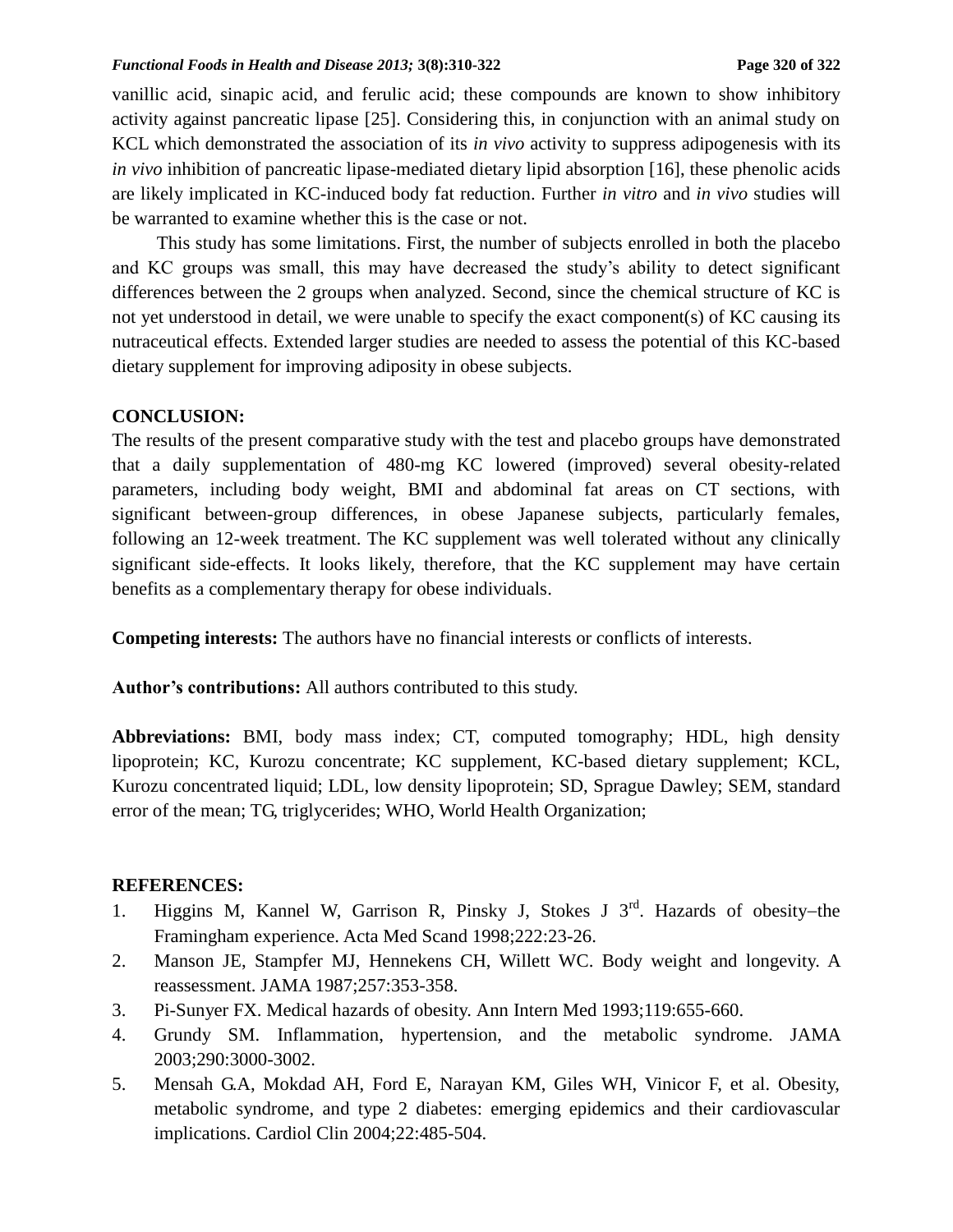- 6. Rexrode KM, Carey VJ, Hennekens CH, Walters EE, Colditz GA, Stampfer MJ, et al. Abdominal adiposity and coronary heart disease in women. JAMA 1998;280:1843-1848.
- 7. Word Health Organization. Obesity: preventing and managing the global pidemic. Report of a WHO consultation. World Health Organ Tech Rep Ser 2000;894:i-xii, 1-253.
- 8. Flegal KM, Carroll MD, Ogden CL, Johnson CL. Prevalence and trends in obesity among US adults, 1999-2000. JAMA 2002;288:1723-1727.
- 9. Yoshiike N, Matsumura Y, Zaman MM, Yamaguchi M. Descriptive epidemiology of body mass index in Japanese adults in a representative sample from the National Nutrition Survey 1990-1994. Int J Obes 1998;22:684-687.
- 10. Islam MM, Horibe H, Kobayashi F. Current trend in prevalence of diabetes mellitus in Japan, 1964-1994. J Epidemiol 1999;9:155-162.
- 11. Harris MI, Flegal KM, Cowie CC, Eberhardt M.S, Goldstein DE, Little R, et al. Prevalence of diabetes, impaired fasting glucose, and impaired glucose tolerance in U.S. adults: the Third National Health and Nutrition Examination Survey, 1988-1994. Diabetes Care 1998;21:518-524.
- 12. Mooy JM, Grootenhuis PA, de Vries H, Valkenburg HA, Bouter LM, Kostense PJ et al. Prevalence and determinants of glucose intolerance in a Dutch caucasian population: The Hoorn Study. Diabetes Care 1995;18:1270-1273.
- 13. Japan Society for the Study of Obesity. Japanese Guidelines for Diagnosis of Obesity. J Japan Soc Study Obes 2011;17:1-78.
- 14. Haruta S, Ueno S, Egawa I, Hashiguchi K, Fujii A, Nagano M et al. Succession of bacterial and fungal communities during a traditional pot fermentation of rice vinegar assessed by PCR-mediated denaturing gradient gel electrophoresis. Int J Food Microbiol 2006;109:79- 87.
- 15. Shimoji Y, Tamura Y, Nakamura Y, Nanda K, Nishidai S, Nishikawa Y et al. Isolation and identification of DPPH radical scavenging compounds in Kurosu (Japanese unpolished rice vinegar). J Agric Food Chem 2002;50:6501-6503.
- 16. Tong L-T, Katakura Y, Kawamura S, Baba S, Tanaka Y, Udono M et al. Effects of Kurozu concentrated liquid on adipocyte size in rats. Lipids Health Dis 2010;9: 134.
- 17. Hamad EM, Sato M, Uzu K, Yoshida T, Higashi S, Kawakami H et al. Milk fermented by *Lactobacillus gasseri* SBT 2055 influences adipocyte size via inhibition of dietary fat absorption in Zucker rats. Brit J Nutr 2009;101:716-724.
- 18. Sato M, Uzu K, Yoshida T, Hamad EM, Kawakami H, Matsuyama H et al. Effects of milk fermented by *Lactobacillus gasseri* SBT 2055 on adipocyte size in rats. Brit J Nutr 2008;99:1013-1017.
- 19. Ren H, Endo H, Watanabe E, Hayashi T. Chemical and sensory characteristics Chinese, Korean, and Japanese vinegars. J Tokyo Univ Fish 1997;84:1-11.
- 20. Fushimi T, Suruga K, Oshima Y, Fukihara M, Tsukamoto Y, Goda T. Dietary acetic acid reduces serum cholesterol and triacylglycerols in rats fed a cholesterol-rich diet. Brit J Nutr 2006;95:916-924.
- 21. Kondo S, Kishi M, Fushimi T, Ugazin S, Kaga T. Vinegar intake reduces body weight, body fat mass, and serum triglyceride levels in obese Japanese subjects. Biosci Biotechnol Biochem 2009;73:1837-1843.